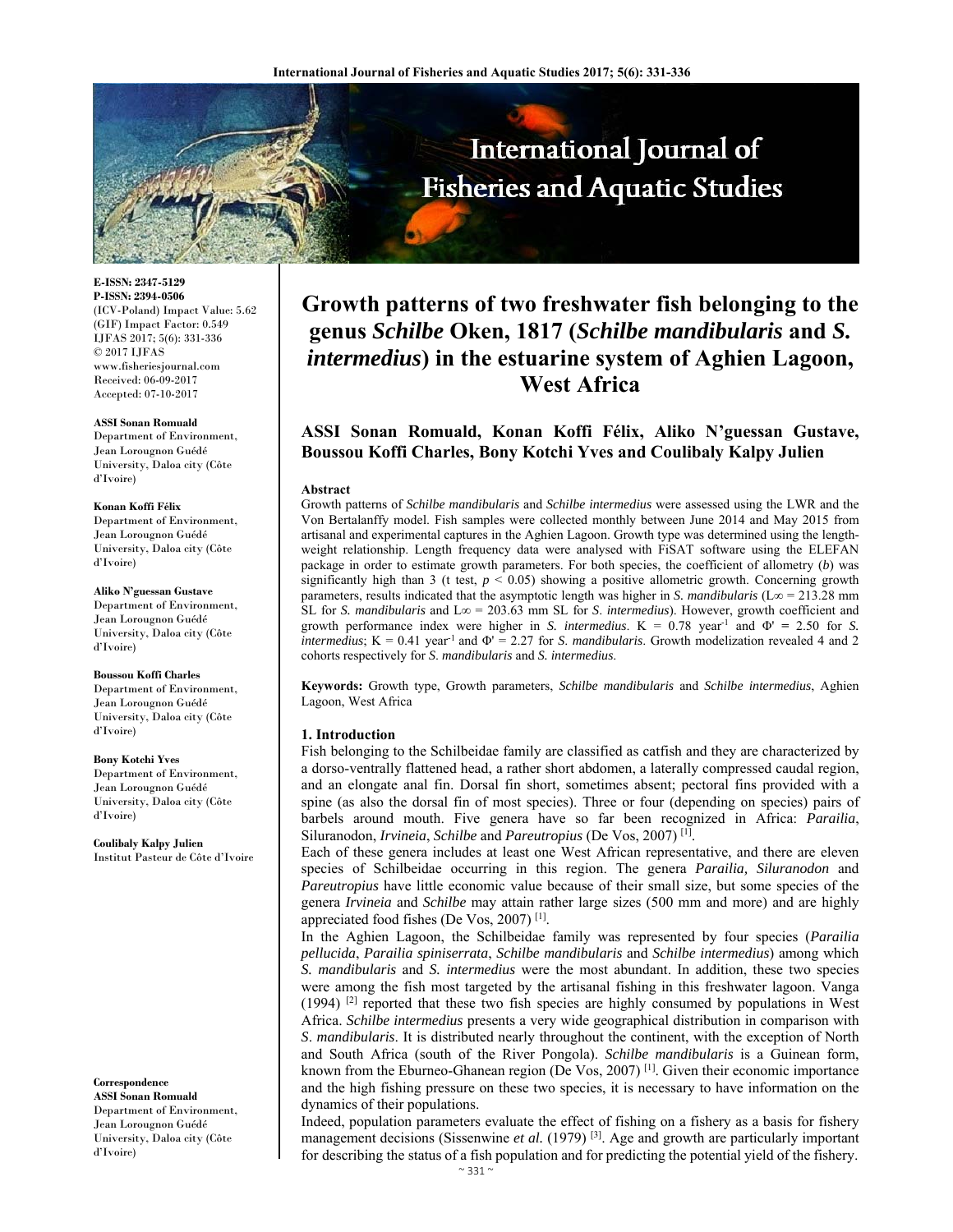It also facilitates the assessment of production, stock size, recruitment to adult stock and mortalities (Lowe-McConnel, 1987) [4]. Furthermore, studies on the population dynamics of tropical fish stock have been limited by the difficulty of ageing tropical fish species, which from the ecological perspective inhabit 'steady state environment'. The lengthweight relationship (LWR) of fish is an important fishery management tool. Its importance is pronounced in estimating the average weight at a given length group (Beyer, 1987)  $[5]$ and in assessing the relative well being of a fish population (Bolger and Connoly, 1989) [6].

Previous studies had focused on LWR and growth parameters of these two species in different environments. For example, Konan *et al.* (2017)<sup>[7]</sup> had determined the LWR of these two species in the South-eastern Rivers of Côte d'Ivoire. The growth parameters of *S. mandibularis* and *S. intermedius* had been assessed respectively in the Ayamé Lake of Côte d'Ivoire (Tah *et al.* (2010) [8] and in the Pendjari River of Benin (Ahouanssou, 2011) [9].

This study aimed to compare the length-weight relationships and growth parameters of these two fish species belonging to the same genus.

## **2. Materials and methods**

#### **2.1 Study site and samples collection**

The Aghien Lagoon is located in the Southeastern of Côte d'Ivoire between latitudes 5°22'N and 5°26'N and longitudes 3°49'W and 3°55'W (Figure 1). This lagoon is located to the north of the Ebrié Lagoon from which it is separated by the Potou Lagoon. The Aghien and Potou Lagoons communicate through a natural channel (Koffi *et al*. (2014) [10]. The Aghien Lagoon could reach 11 m deep (Guiral and Ferhi, 1989) <sup>[11]</sup>. This lagoon covers an area of 20 km² for a perimeter of 40.72 Km. It is supplied by two main tributaries, Djibi and Bété Rivers, and is almost exclusively continental all year long. This gives to the hydrosystem a fluvial character (Koffi *et al.* (2014) [10]. Located in an estuarine zone, the ichthyological diversity of this lagoon is strongly influenced by species of marine and continental origin. The result is a very diverse fish community with intense fishing activity (Bédia *et al.* 2009 [12]; Traoré *et al.* 2014) [13].

Samples were collected monthly between June 2014 and May 2015 from artisanal and experimental captures in Aghien Lagoon. Fishes were collected using gill nets (10 to 40 mm stretch mesh). Fish specimens were identified following Paugy *et al*. (2003*a*) [14], Paugy *et al*. (2003 *b*) [15], Sonnenberg and Busch (2009) <sup>[16]</sup>, Eschmeyer (2014) <sup>[17]</sup>, Froese and Pauly (2014)<sup>[18]</sup>.



**Fig 1:** Map showing the Study Area

## **2.2 Determination of growth type using length-weight relationship (WLR)**

The relationship between length and weight of fish was analyzed by measuring length and weight of fish specimens collected from study area. The length-weight relationships were estimated using the following equation (Froese, 2006) [19]:

 $W = aL^b$ 

Where, W is the whole body weight (g), L is the length of fish (mm), a is the intercept of the regression and **b** is the regression coefficient.

The parameters *a* and *b* of the length-weight relationships

were estimated by the least-squares method based on logarithms: Log  $W = Log(a) + b Log(L)$ 

The correlation between the length and weight is known as significant in this study, when the absolute value of r is higher or equal to 0.7 (Boussou, 2013)  $[20]$ .

The value of *b* gives information on the kind of growth of fish: the growth is isometric if  $b = 3$  (Naeem *et al.* (2010)<sup>[21]</sup> and the growth is allometric if  $b \neq 3$  (negative allometric if  $b <$ 3 and positive allometric if  $b > 3$ ) (Konan *et al.* (2007)<sup>[7]</sup>.

A Student's t-test was used for comparison *b* value obtained in the linear regression with isometric value (Konan *et al.* 2007 [7]; Boussou, 2013) [20].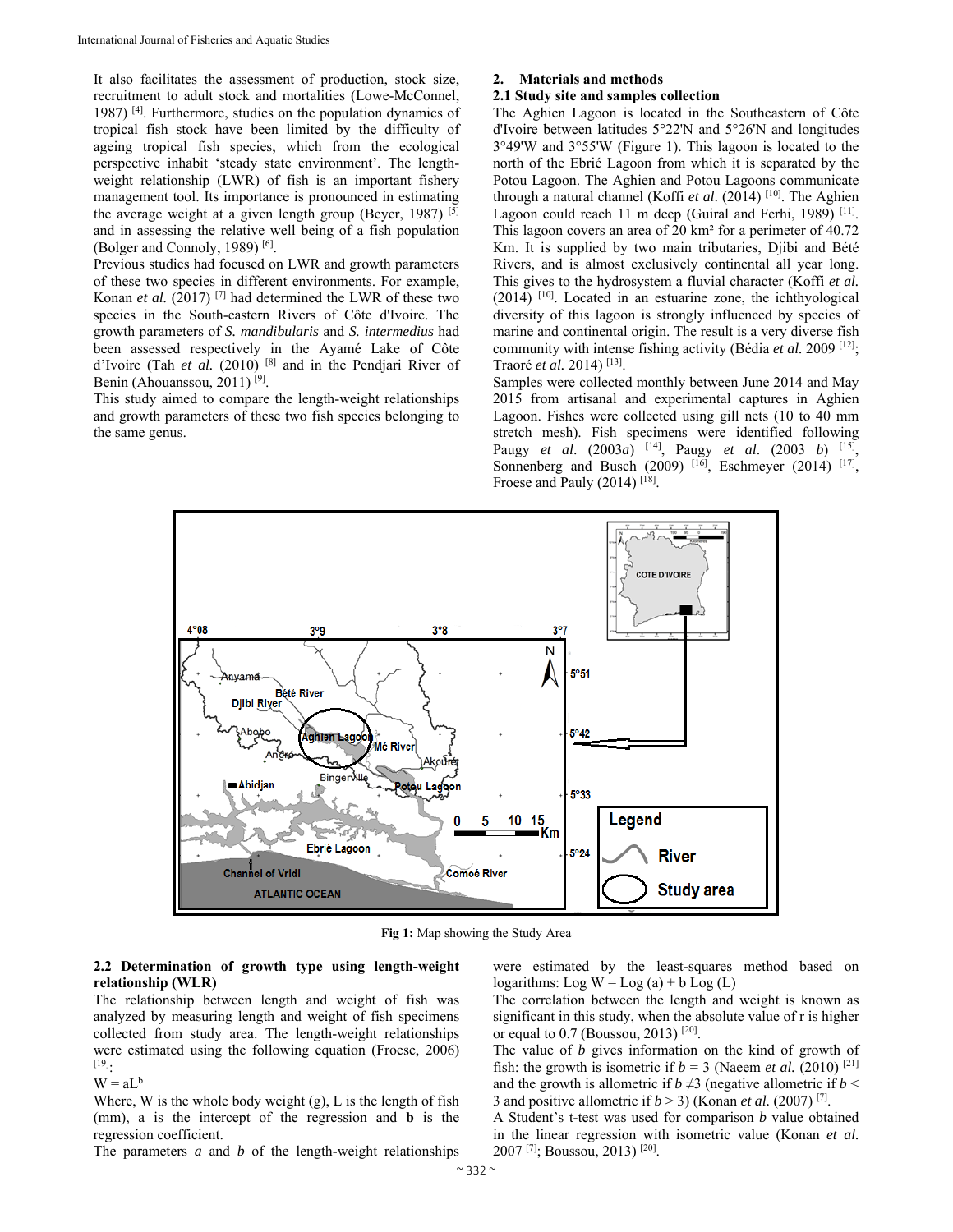## **2.3 Assessment of growth parameters following the Von Bertalanffy**

From the length–frequency distribution of the samples, ELEFAN I (Electronic LEngth Frequency ANalysis) was used to obtain preliminary estimates of asymptotic length (L∞) and growth constant (K) of the Von Bertalanffy Growth Function (VBGF) following Gayanilo *et al*. (2002) [22]. The growth model used is as follow:

 $L_t = L\infty$  (1-e<sup>-k(t-to)</sup>)

Where Lt is the length at age t;  $L\infty$  is the asymptotic length; K is the growth coefficient and to is the theoretical age at which the length is zero.

Based on these preliminary estimates, a length-converted catch curve was constructed. Through the detailed analysis of the left (ascending) part of the length-converted catch curve, the mean selection curve of the fishing gear was estimated. This selection curve was used to correct the length–frequency data for gear selection toward small fish (Pauly, 1984)  $[23]$ . New estimates of  $L\infty$  and K were obtained using the FiSAT II (FAO ICLARM Stock Assessment Tools) software from the analysis of the corrected length–frequency data. The best combination of L∞ and K was selected, employing as indication of fitness the Rn index (Pauly, 1987)  $[24]$  defined as  $Rn = ESP/ASP$  where  $ESP$  is the explained sum of peaks and ASP is the available sum of peaks in the length frequencies.

Munro and Pauly (1983)  $[25]$  and Pauly and Munro (1984)  $[26]$ defined the relationship of growth performance index:

 $\Phi' = Log_{10}K + 2Log_{10}L\infty$ 

The age of the fish at zero length was obtained by the equation of Pauly (1979)  $[27]$ :

Log<sub>10</sub>(-t<sub>0</sub>) = -0.392 - 0.275Log<sub>10</sub>L∞ - 1.038Log<sub>10</sub>K

Potential longevity, t<sub>max</sub>, was worked out of the following formula (Pauly, 1980) [28]:

 $t_{max} = 3/K$ 

#### **3. Results**

## **3.1 Length-frequency distribution**

The smallest specimen of *Schilbe mandibularis* (N = 135 individuals) measured 68 mm SL and the largest measured 204 mm SL. One mode was observed at 85-102 mm SL (Figure 2). Concerning *Schilbe intermedius* (N = 440 individuals), the size of the smallest specimen was 50 mm SL and the largest specimen measured 174 mm SL. One mode was also recorded at 87-99 mm SL (Figure 2).



**Fig 2:** Length- frequency distribution of *Schilbe mandibularis* and *Schilbe intermedius* from the Aghien Lagoon.

## **3.2 Length-weight relationships**

All regressions were highly significant ( $p < 0.01$ ). For both species, the allometric coefficient (b) was significantly higher to 3 (*p* < 0.05). Therefore, growth was positive allometric for *Schilbe mandibularis* (*b* =3.39) and *Schilbe intermedius* (*b*  $=$  3.75) (Figure 3 and table 1).



**Fig 3:** Regression between length and weight of *S. mandibularis* and *S. intermedius* from the Aghien Lagoon

**Table 1:** Standard length (SL in mm) and length-weight relationship (LWR), parameters for *S. mandibularis and S. intermedius* from the Aghien Lagoon.

| <b>Species</b>      | $\sim$ $\times$ | Min | Max | $Mean \pm SD$       |       |                 | SE(b)  | me 4 | Growth type |
|---------------------|-----------------|-----|-----|---------------------|-------|-----------------|--------|------|-------------|
| 1.1<br>mandibularis | 135             | 68  | 204 | 2.63<br>$14.64 \pm$ | 0.002 | 3 3 Q<br>ر ر. ر | $\sim$ | 0.85 | л           |
| intermedius         | 440             | 50  | 74  | -QQ<br>102.33       | 0.001 | 75<br>ں ، ، ب   | 0.098  | 0.80 | $\Delta$    |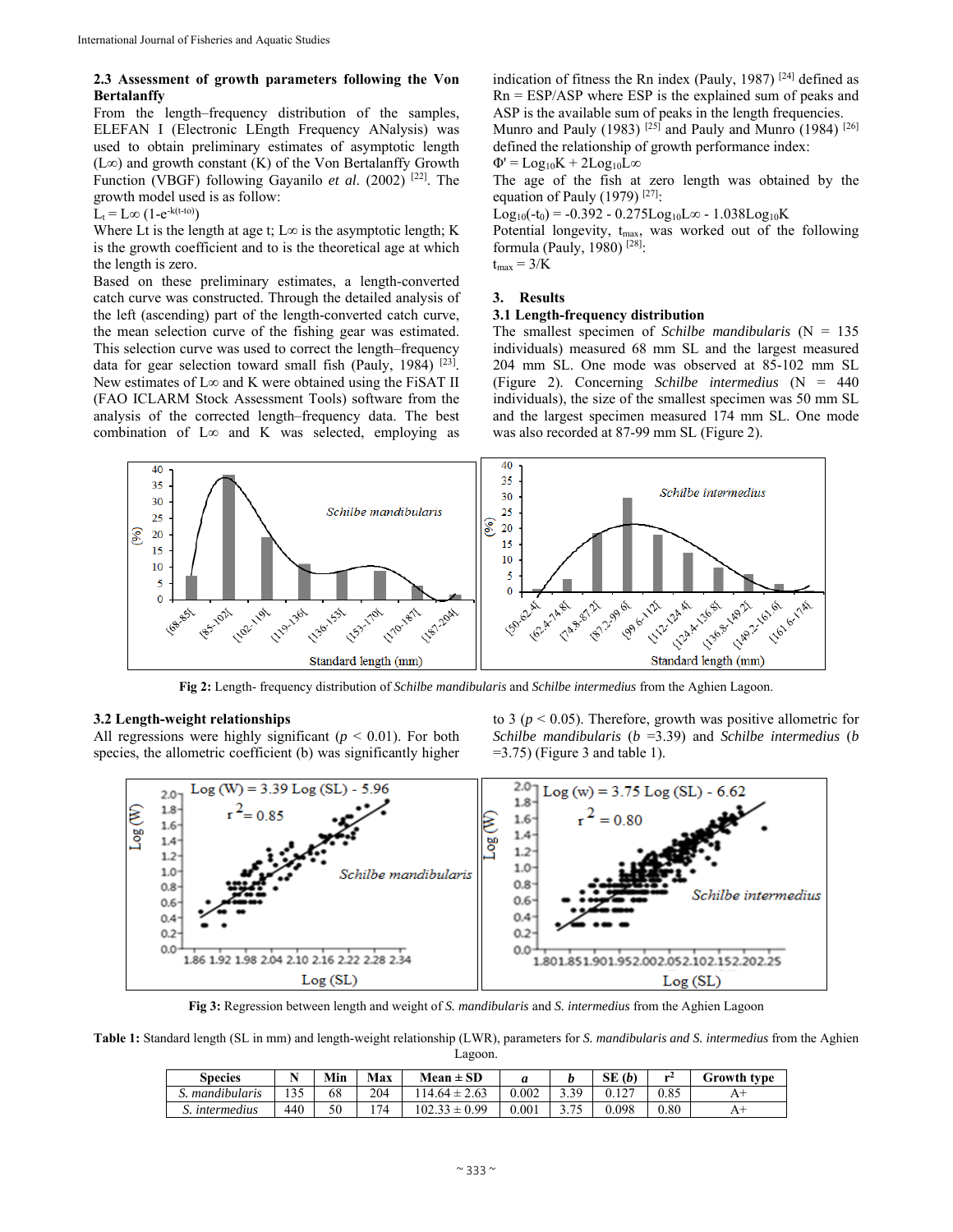## **3.3 Assessment of growth parameters following the Von Bertalanffy model**

Growth parameters following the Von Bertalanffy are shown in table 2. The asymptotic length of *Schilbe mandibularis* (L∞ = 213.28 mm SL) was greater than that of *Schilbe intermedius*   $(L\infty = 203.63$  mm SL). However, for the growth coefficient (K) and performance growth index (Ф'), values were higher in *S. intermedius* (K= 0.78 year-1 and Ф'= 2.50). For *S. mandibularis*,  $K = 0.41$  year<sup>-1</sup> and  $\Phi' = 2.27$ . The estimated values of best fits (Rn value) were 0.51 and 0.63 respectively for *S. mandibularis* and *S. intermedius* (Figure 4). The theoretical age  $t_0$  was estimated at  $-0.53$  year for *S*. *mandibularis* and -0.40 year for *S. intermedius*. The potential longevity was higher in *S. mandibularis* ( $t_{\text{max}} = 7.30$  years) than in *S. intermedius* estimated at  $(t_{max} = 3.84 \text{ years})$ . Growth curves indicated that captured fish belonged to 4 cohorts for *S. mandibularis* and 2 cohorts for *S. intermedius* (Figure 5).

**Table 2:** Growth parameters following the Von Bertalanffy

| <b>Species</b>  | L∞<br>(mm) | vear <sup>r</sup> | $\Phi$ | Rn | t <sub>0</sub> | Umax<br>vear   |
|-----------------|------------|-------------------|--------|----|----------------|----------------|
| S. mandibularis | 213.28     | 0.41              |        |    | $-0.53$        | $^{\prime}.30$ |
| S. intermedius  | 203.63     | 0.78              |        |    | $-0.40$        | 3.84           |

The Von Bertalanffy growth function (VBGF) in Aghien Lagoon takes the form:

*Schilbe mandibularis* : Lt = 213.28 [1 – e<sup>-0.41 (t + 0.53)</sup>] *Schilbe intermedius*: Lt = 203. 63  $[1 - e^{-0.78(t + 0.40)}]$ 





**Fig 4:** K- scan routine for determining best growth curvature giving best value of asymptotic length with growth performance indices

**Fig 5:** Von Bertalanffy growth curve for *Schilbe mandibularis* and *Schilbe intermedius*

## **4. Discussion**

In this study, the maximum size recorded for *Schilbe mandibularis* (204 mm SL) is smaller than that recorded by Doumbia (2003) [29] in the Bia River (500 mm SL). Concerning, *Schilbe intermedius*, the maximum size (174 mm SL) is smaller than that obtained by Ahouanssou  $(2011)$  [9] in the Pendjari River (269 mm SL). According to Pervin and Mortuza  $(2008)$ <sup>[30]</sup>, *b* values may range from 2.5 to 4.0, suggesting that the result of this study ( $b = 3.39$  and 3.75) was valid. Konan *et al.* (2007) [7] also reported a positive allometric growth for *S. intermedius* and *S. mandibularis* from rivers of the South-eastern of Côte d'Ivoire.

Analysis of the growth coefficient  $(K = 0.41 \text{ year}^{-1}$  for *S*. *mandibularis*;  $K = 0.78$  year<sup>1</sup> for *S. intermedius*) indicated that both studied species are long-lived fish species. Indeed, the range of  $0 - 1$  year<sup>-1</sup> for the growth coefficient is the range of long-lived fish species (Jutagate and De Silva, 2003) [31]. In addition, this analysis showed also that these species were growing rapidly (Branstetter, 1987) [32]. However, the growth of *S. intermedius* was faster than that of *S. mandibularis.* Etim *et al.* (1999) <sup>[33]</sup> and Ahouanssou (2011) <sup>[9]</sup> observed also rapid growth for *S. intermedius* respectively in the Crow River (Nigeria) and the Penjari River (Benin). Concerning *S. mandibularis*, rapid growth was recorded by Tah *et al.* (2010) <sup>[8]</sup> in the Ayamé Lake.

Pauly and Munro (1984) <sup>[26]</sup>; Pérez-Bote and Roso (2012) <sup>[34]</sup> indicated that species within the same family are expected to have similar values of growth performance index. In this study, the growth performance index for *S. mandibularis* (Ф'  $= 2.27$ ) and *S. intermedius* ( $\Phi$ <sup> $\cdot$ </sup> = 2.50) were close, and thus almost conform to the pattern suggested by previous studies. Similar values of growth performance index had been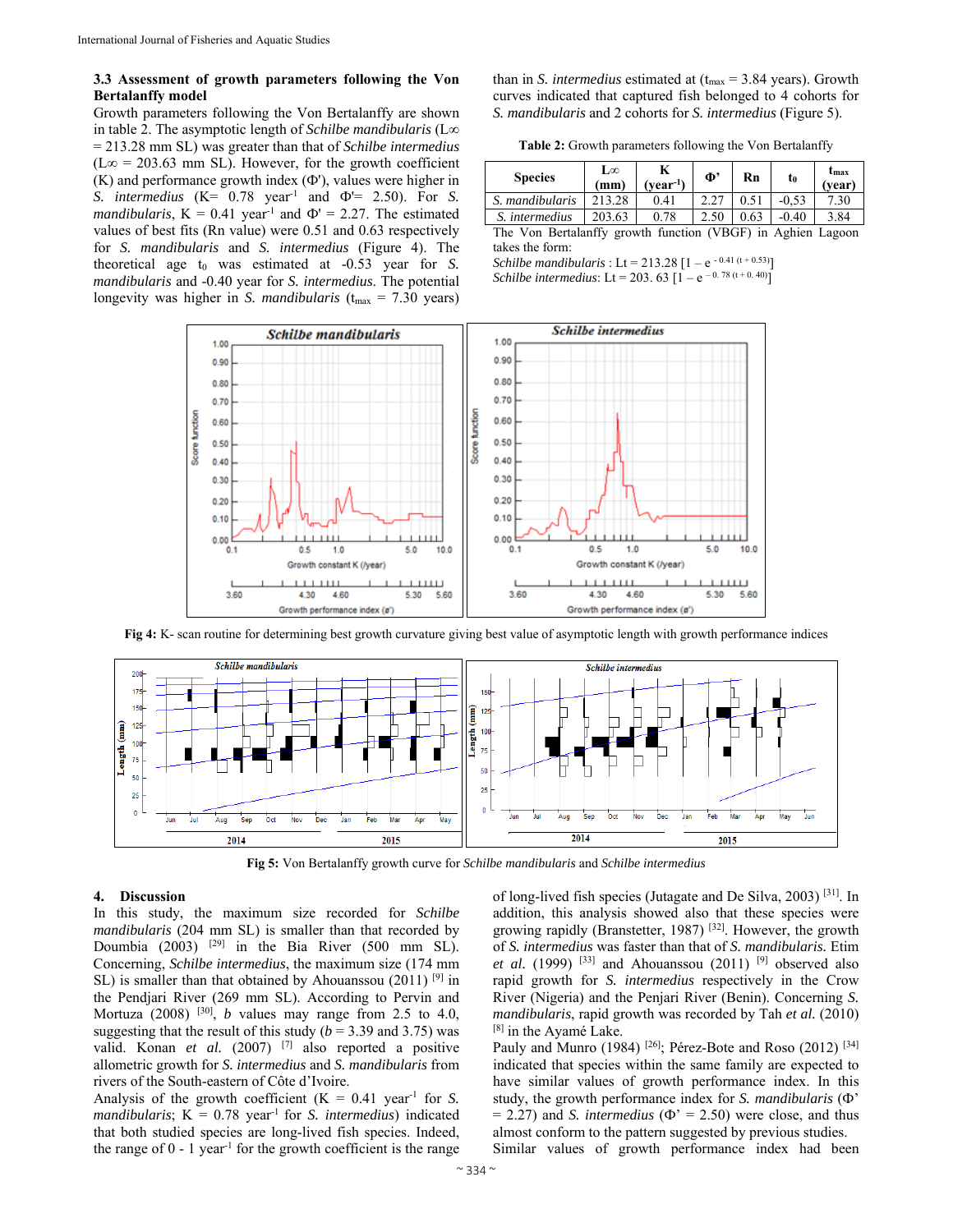observed in previous studies: Ф' = 2.59 for *S. mandibularis* in the Ayamé Lake (Tah *et al.* (2010) <sup>[8]</sup>,  $\Phi' = 2.79$  for *S. intermedius* in the Pendjari River (Ahouanssou, 2011) <sup>[9]</sup>. Furthermore, Ahouanssou (2011)  $^{[9]}$  recorded values of asymptotic length and potential longevity ( $\text{L}\infty = 295.7 \text{ mm}$ ) SL and  $t_{max} = 6$  years) for *S. intermedius* greater than those obtained in this study. For *S. mandibularis*, Tah *et al.* (2010) [8] reported an asymptotic length of 29 cm TL. Data on the potential longevity of *S. mandibularis* were not available in previous studies. Therefore, comparisons could not be made with the value recorded in this study.

## **5. Conclusion**

This study made it possible to compare the type of growth and the growth parameters of *Schilbe mandibularis* and *Schilbe intermedius* in the Aghien Lagoon. The Length-weight relationships revealed a positive allometric growth for both species. The Von Bertanlanffy model indicated that the asymptotic length of *S. mandibularis* was greater than that of *S. intermedius*. However, the growth coefficient and the growth performance index of *S. intermedius* were higher than those of *S. mandibularis*. Growth coefficient values indicated rapid growth for both species.

## **6. Acknowledgements**

Data of this study were collected during the project "Study of the water quality of the Aghien Lagoon" and authors are grateful to the promoters of this project: "Agence Française pour le Développement" (AFD) and "Ministère des Eaux et Forêts de Côte d"Ivoire".

#### **7. References**

- 1. De Vos L. Schilbeidae. In: Stiassny MLJ, Teugels GG and Hopkins CD. (eds.) Poissons d'eaux douces et saumâtres de basse Guinée, ouest de l'Afrique. Muséum National d' Histoire Naturelle 2007; 1(800):631-652.
- 2. Vanga AF. La pêche au barrage d'Ayamé. University of Abidjan, D.E.A., Abidjan, 1994, 50.
- 3. Sissenwine MP, Brown BE, Brenna H. Brief History and the State of the Arts of Fish Production Models and Some Applications to Fisheries of the North-Eastern United States. Climate and Fisheries Workshop Centre for Ocean Management Studies. University of Rhode Island. 1979, 25-28.
- 4. Lowe-McConnell RH. Ecological studies in tropical fish communities. Cambridge: University of Cambridge Press. 1987, 382.
- 5. Beyer JE. On length-weight relationships computing the mean weight of the fish of a given length class. Fishbyte. 1987; 5(1):11-13.
- 6. Bolger T, Connolly PL. The suitable of suitable indices for the measurement analysis of fish condition. Journal of Fish Biology. 1989; (34):171-182.
- 7. Konan KF, Ouattara A, Ouattara M, Gourène G. Weightlength relationship of 57 fish species. Ribarstvo. 2007; 65(2):49-60.
- 8. Tah L, Joanny TG, N'Douby V, Kouassi JN, Moreau J. Preliminary estimates of the population parameters of major fish species in Lake Ayamé I (Bia basin; Côte d'Ivoire). Journal of Applied Ichthyology. 2010; 26:57- 63.
- 9. Ahouanssou MS. Diversité et Exploitation des poissons de la rivière Pendjari (Bénin, Afrique de l'Ouest). University of Abomey-Calavi, PhD Thesis, Abomey-

Calavi, 2011, 234.

- 10. Koffi KJP, N'go YA, Yéo KM, Koné D, Savané I. Détermination des périmètres de protection de la lagune Aghien par le calcul du temps de transfert de l'eau jusqu'a la lagune. Larhyss Journal. 2014; 19:19-35.
- 11. Guiral D, Ferhi A. Caractérisation ionique et isotopique d'un système hydrologique tropical: Lalagune Ebrié (Côte d"Ivoire). Oeceanologica Acta. 1989; 12:47-55.
- **12.** Bedia AT, N'zi KG, Yao SS, Kouamelan EP, N'douba V, Kouassi NJ. Typologie de la pêche en lagune Aghien-Potou (Côte d'Ivoire, Afrique de l'ouest) : acteurs et engins de pêche. Agronomie Africaine. 2009; 21(2):197- 204.
- 13. Traoré A, Soro G, Kouadio KE, Bamba SB, Oga MS, Soro N *et al*. Evaluation des paramètres physiques, chimiques et bactériologiques des eaux d'une lagune tropicale en période d'étiage : la lagune Aghien (Côte d'Ivoire). International Journal Biological Chemical Sciences. 2014; 6(6):7048-7058.
- 14. Paugy D, Lévêque C, Teugels GG. Poissons d'eaux douces et saumâtres de l'Afrique de l'Ouest. 2003a; 1:457.
- 15. Paugy D, Lévêque C, Teugels GG. Poissons d'eaux douces et saumâtres de l'Afrique de l'Ouest. 2003b; 2:815.
- 16. Sonnenberg R, Busch E. Description of a new genus and two new species of killifish (Cyprinodontiformes: Nothobranchiidae) from West Africa with a discussion of the taxonomic status of *Aphyosemion maeseni* Poll. 1941. Zootaxa. 2009; 2294:1-22.
- 17. Eschmeyer WN, Fricke R, van der Laan R. Catalog of fishes: genera species references. 2014. Available: http: //researcharchive. Calacademy.org/research/ichthyology/catalog/fishcatmai n.asp (Accessed  $6<sup>th</sup>$  June, 2014).
- 18. Froese R, Pauly D. FishBase. World Wide Web electronic publication. 2014. [Cited 2014 January] Available: http// www.fishbase.org (Accessed  $6<sup>th</sup>$  June, 2014).
- 19. Froese R. Cube law condition factor and weight-length relationships: history meta-analysis and relationships: history meta-analysis and recommendations. Journal of Applied Ichtyology. 2006; 22:241-253.
- 20. Boussou KC. Variations morphométriques biologie et écologie du Cichlidae *Chromidotilapia guntheri* (Sauvage, 1882) dans des hydrosystèmes de l'Est et du Sud de la Côte d'Ivoire. University of Nangui Abrogoua, PhD Thesis, Abidjan, 2013, 161.
- 21. Naeem M, Salam A, Ishtiaq A, Shafique S. Lengthweight and condition factor relationship of farmed hybrid (*cat a catla*  $\delta$  x *labeo rohita*  $\Omega$ ) from Multan, Pakistan. Sindh University Research Journal. Science Series. 2010; 42:35-38.
- 22. Gayanilo FC, Sparre JrP, Pauly D. The FAO-ICLARM Stock Assessment Tools II. 2002. (FiSAT II Ver. 1.0). Available:

http://www.fao.org/fi/statist/fisoft/fisat/index.htm.

- 23. Pauly D. Length-converted catch curves and the seasonal growth of fishes. ICLARM. Fishbyte. 1984; 8:33-38.
- 24. Pauly D. Application of information on age and growth of fish to fishery management. In: Summerfelt RC and Hall GE. (eds.) The Age and Growth of Fish. USA: The Iowa State University Press. 1987, 495-506.
- 25. Munro JL, Pauly D. A simple method for comparing the